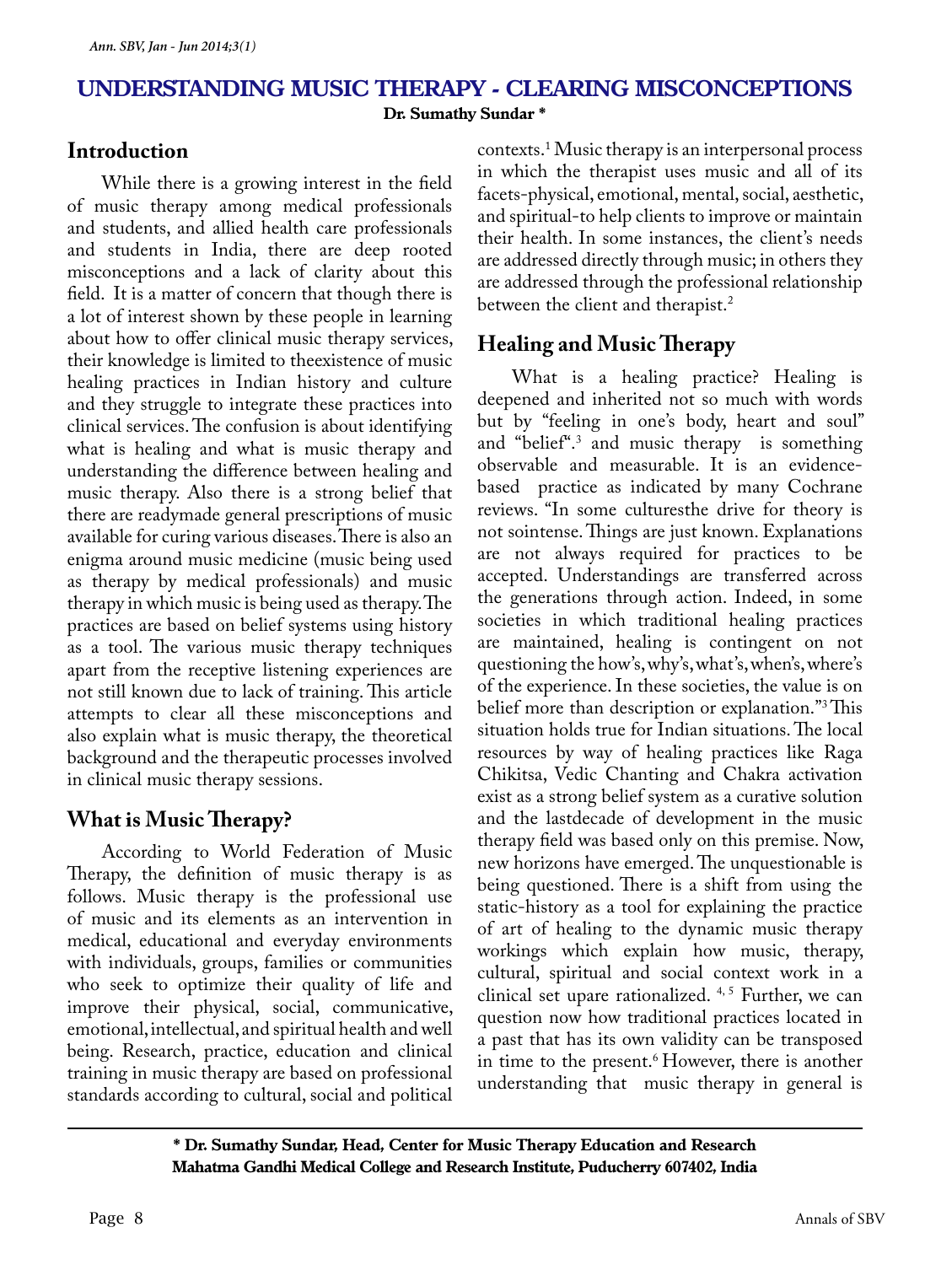a rational science as well as an art with irrational aspects and anthropological, cultural and personal dispositions playing an important role in reception of music.7 By culture, we mean belief systems, philosophical orientations, tradition, religion, art, values and societal norms for behavior. In a country like India where there is a rich tradition and culture and philosophy of life is linked strongly to religion and spirituality, during the therapy process, when we want to connect to the client, the musical experiences which are closer to these aspects play a more important role than the drive for theory. The local healing resources which are available throughout history cannot be ignored completely as they strongly form the basis for the clients' actual needs. The principle function of music in these healing practices is at times healing, at times spiritual, at times religious, and sometimes a combination of these three elements. 5 Hence, ways and means to integrate these resources become primarily important in practice, education and research. The unquestionable is questioned, also at the same time keeping in mind that the local resources should be transferred wherever possible with a need for explaining the processes involved.<sup>5</sup>

#### **Methods and Responses**

Also, the musical experiences that the therapists use in the music therapy sessions range widely from the methods of passive listening tothe active recreative experiences, song writing, improvisation, playing of musical instruments and engaging in verbal discussion methods. Sometimes, the therapist sings and at other times, the clients sing. The therapist play both tuned and untuned musical instruments and also engage the clients with baseline, prompted, collaborative andindependentmusical tasks in singing, moving, rhythmicand playing musical instruments.8 The musical responses for engagement, pleasure, selfconfidence and creativity levels are recordedduring initial assessment to find out the musical profile of the client and for planning the therapy protocol.8 The therapist selects musical experiences depending on the needs of the clients and also the goals set for therapy.

The responses range from developing sensorimotor skills, learning adaptive behaviours, developing spontaneity, creativity and freedom of expression and also developing communication and interpersonal skills. Individual singing exercises can help individuals who have speech impairments to help improve their articulation or fluency. Group singing builds reality orientation in elderly individuals, or help mentally retarded people develop adaptive behavior, or build cohesiveness in a dysfunctional family or group. Playing instruments can help physically disabled clients to develop gross and fine motor coordination.<sup>1</sup>

#### **Music Therapy Process and Outcome**

The different stages of music therapy, a systematic process of intervention are 1) Referral, 2) A first session: Building Rapport, 3) Assessment, 4) Setting up Goals, Objectives and Targets, 5) Observation, 6) Music Therapy Strategies, 7) MT Treatment plan, 8) Implementation 9)Evaluation and 10)Termination<sup>8</sup> During these stages the therapist works on modulating eitherthe client's communication or the behavior, emotions, attention or cognition. The neuro biological outcome of the therapeutic musical dialoging depends on 1) the therapist recognizing the needs of the client and the client recognizing the intention of the therapist to help him 2) the therapist's ability to get into emotional resonance with the client 3) engaging in musical activities that result in shared attention between the therapist and the client 4) the therapist understanding the motivation and the intention of the client and 5) the cooperative action between the therapist and the client.<sup>9</sup> The mind, a product of the brain, influences physical health through three brain-body information



transfer systems namely the autonomic nervous system (ANS), neuroendocrine pathways and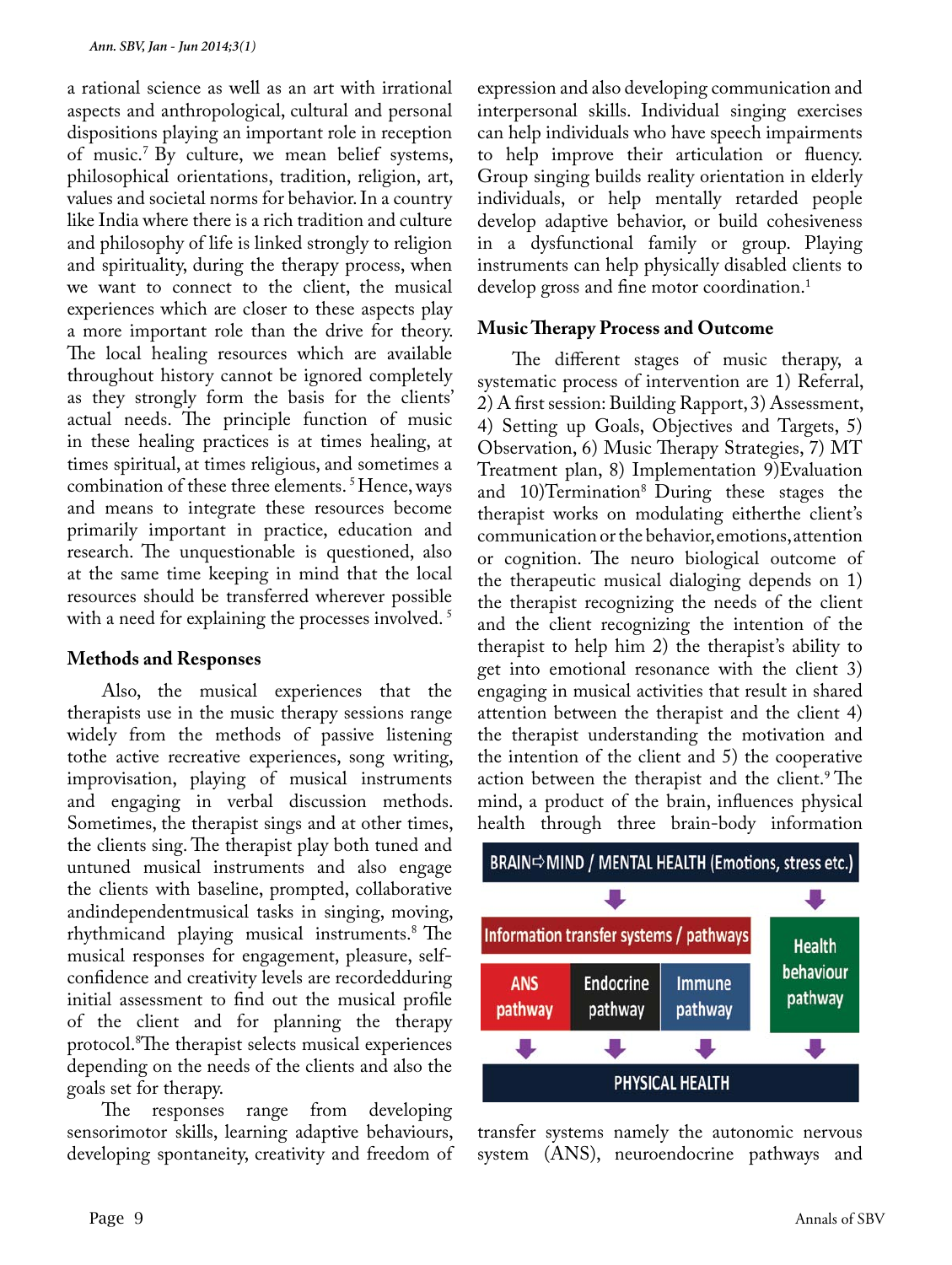neuroimmune pathways and the health behavior pathways.10

Music therapy being a mind body medicine, the therapeutic musical dialoguing outcome during the music therapy process depend on how the brain transfers the information to the ANS, Endocrine and Immune pathways and the Health Behaviour pathway influencing the physical health. Researchers have indicated that there are many major computational centres for processing music in the brain which get influenced by appropriate musical inputs to transfer positive information to the ANS, Endocrine and Immune pathways to achieve physical health.

#### **Music as Medicine Versus Music Therapy**

Use of recorded music by medical professionals who may not be skilled musicians or music therapists in order to achieve desired biological effects is a regulatory approach called music medicine approach. which depends on the inherent quality of music to reach the desired goal. Music therapy is both a regulatory and a relational approach which has a interpersonal component working as a dynamic force within the therapeutic process between the therapist and the client. The following table indicate the

difference and the research designs between music in medicine and music therapy approaches.<sup>11</sup>

### **Conclusion**

Music therapy is both an art and science of healing and an evidence-based practice. The scientific aspect of this field is yet to be established firmly in India due to lack of adequate trainingfacilities across the country.Pioneering efforts are being taken by medical universities such as Sri Balaji Vidyapeeth to launch professional training programs and introduce music therapy as a medical discipline not only to create awareness about the field but also to integrate music therapy into clinical practice based on education and research. The Centre for Music Therapy Education and Research, a unit of Mahatma Gandhi Medical College and Research Institute, Sri Balaji Vidyapeeth has commenced a one year Post Graduate Diploma Program in March 2014. This initiative is surely an important milestone in India for the development of music therapy as a profession and an academic discipline.

| <b>TABLE 1.</b> Inerapeutic concepts and their research designs |                                                              |
|-----------------------------------------------------------------|--------------------------------------------------------------|
| <b>Music medicine</b>                                           | Music therapy in medicine                                    |
| Positivistic scientific tradition                               | Hermeneutic scientific tradition                             |
| Biomedical concept                                              | Relational-medical concept                                   |
| Music has therapeutic potential by itself                       | Emphasis on relation: therapist-client; music-client         |
| Symptom orientation                                             | Health orientation                                           |
| Starting-point: illness                                         | Starting-point: health (resources)                           |
| Music as medicine                                               | Artistic-creative activity                                   |
| Desired biological effects                                      | Improved quality of life through creative expression of self |